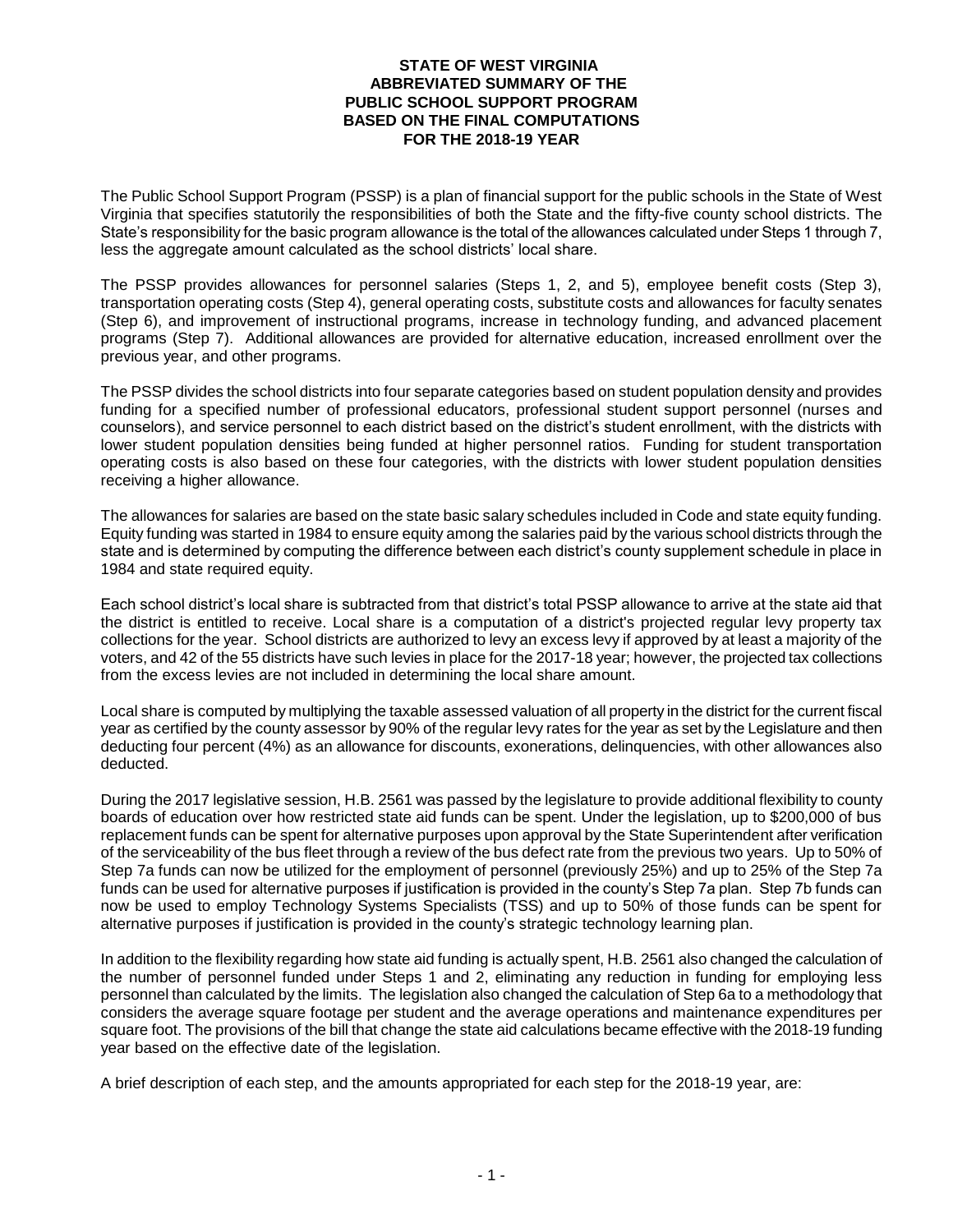| <b>Description</b>                                                                                                                                                                                                                                                                                                                                                                                                                                                                                                                                                                                                                                                                                                                                                                                                                                                                                                                                                                                                                                                                                                                                              | Appropriation     |
|-----------------------------------------------------------------------------------------------------------------------------------------------------------------------------------------------------------------------------------------------------------------------------------------------------------------------------------------------------------------------------------------------------------------------------------------------------------------------------------------------------------------------------------------------------------------------------------------------------------------------------------------------------------------------------------------------------------------------------------------------------------------------------------------------------------------------------------------------------------------------------------------------------------------------------------------------------------------------------------------------------------------------------------------------------------------------------------------------------------------------------------------------------------------|-------------------|
| 1. Professional Educators - Allowance to pay the annual state minimum salary and supplemental<br>equity for professional educators (PE), limited to the following applicable funding limits per each 1,000<br>students in net enrollment, based on the district's student population density. The funding limits for the<br>2018-19 year were: Sparse - 72.75, Low - 72.60, Medium - 72.45, or High - 72.30.                                                                                                                                                                                                                                                                                                                                                                                                                                                                                                                                                                                                                                                                                                                                                    | \$<br>876,075,903 |
| 2. Service Personnel - Allowance to pay the annual state minimum salary and supplemental equity for<br>service personnel (SP), limited to the following applicable funding limits per each 1,000 students in net<br>enrollment, based on the district's student population density. The funding limits for the 2018-19 year<br>were: Sparse - 45.68, Low - 45.10, Medium - 44.53, or High - 43.97.                                                                                                                                                                                                                                                                                                                                                                                                                                                                                                                                                                                                                                                                                                                                                              | 297,680,615       |
| 3. Fixed charges - Allowance for the district's share of employee benefit costs, including social<br>security, unemployment compensation and workers' compensation (8.54% of steps 1, 2 & 5).                                                                                                                                                                                                                                                                                                                                                                                                                                                                                                                                                                                                                                                                                                                                                                                                                                                                                                                                                                   | 103,542,614       |
| 4. Transportation - Allowance for student transportation operating costs. (a) Allowance for operating<br>costs based on the actual expenditures for maintenance, operations and contracted services multiplied<br>by the appropriate percentage based on the county's student population density (b) an add'l 10% of<br>actual expenditures for the portion of bus fleet that uses propane or compressed natural gas (CNG) (c)<br>an additional 10% allowance of actual expenditures for the portion of the bus fleet used to transport<br>students to and from multi-county centers (d) 100% of insurance premium costs; and (e) aid paid to<br>students in lieu of transportation, based on state average rate. Allowance for bus replacement based<br>on 8.33% of the current replacement value of the bus fleet, plus the remaining value for buses<br>purchased after July 1999 with 180,000 miles. Districts with increased net enrollments are able to<br>apply for funding for additional buses. Each district's allowance is limited to 1/3 above the state average<br>allowance on a per mile basis, exclusive of the allowance for additional buses. | 73,375,145        |
| 5. Professional Student Support Services - Allowance to pay the annual state minimum salary and<br>supplemental equity for professional student support personnel (counselors and school nurses)<br>employed. The allowance is fixed at the 2012-13 level per statute. SB 267, which passed during the<br>2018 legislative session, added a provision to increase the fixed 2012-13 amount by the amount of<br>funding needed to provide for any increases in the State Minimum Salary Schedules effective July 1,<br>2018 and any increases thereafter. HB 4145 granted salary increases for the 2018-19 year, so the Step<br>5 allowance was increased accordingly.                                                                                                                                                                                                                                                                                                                                                                                                                                                                                           | 38,686,260        |
| 6. Other Current Expenses, Substitute Employee Salaries and Faculty Senates - Allowances<br>determined as follows: (a) for current expense, an allowance calculated based on statewide average<br>actual operations and maintenance expenditures, the square footage of school buildings and student<br>enrollment; (b) & (c) for substitute costs, 2.5% of allowances for steps 1, 2 & 5, distributed on the basis<br>of the number of professional educators and service personnel allowed for funding; and (d) for faculty<br>senates, \$200 per professional instructional personnel and professional student support personnel<br>employed.                                                                                                                                                                                                                                                                                                                                                                                                                                                                                                                | 149,651,626       |
| 7. Improvement of Instructional Programs - (a) Allowance for the improvement of instructional<br>programs determined by the amount appropriated the preceding year plus 10% of the growth in local<br>share, distribution to each school district is made on the following basis: \$150,000 equally with the<br>balance distributed proportionally on the basis of the average of each district's average daily<br>attendance and net enrollment; (b) Allowance for the improvement of instructional technology<br>determined by the amount appropriated the preceding year plus 20% of the growth in local share,<br>distribution made with \$30,000 equally per county with the balance distributed on the basis of the<br>average of each district's average daily attendance and net enrollment; (c) Allowance for advanced<br>placement, dual credit and international baccalaureate programs based on one percent of the state<br>average per pupil state aid multiplied by the number of students enrolled in such classes in each<br>district.                                                                                                          | 71,724,477        |
| 8. Total Basic Foundation Allowance - The total of the seven preceding allowances.                                                                                                                                                                                                                                                                                                                                                                                                                                                                                                                                                                                                                                                                                                                                                                                                                                                                                                                                                                                                                                                                              | 1,610,736,640     |
| 9. Local Share - Estimation of each district's projected regular levy net property tax collections for the<br>year, determined by multiplying the current assessed valuation of all taxable property in the county from<br>the March 3 <sup>rd</sup> Certificates of Valuation completed by the county assessor, exclusive of the increased<br>valuation for Tax Increment Financing (TIF) projects, by 90% of the regular levy rates as set by the<br>Legislature and then deducting: (a) an allowance of 4% for discounts, exonerations and delinquencies;<br>(b) the amount paid to the Assessor's Valuation Fund; and (c) the amount required to fund the Growth<br>Counties Facilities Fund. Excess levies are not included in the local share calculation.                                                                                                                                                                                                                                                                                                                                                                                                | (458, 622, 709)   |